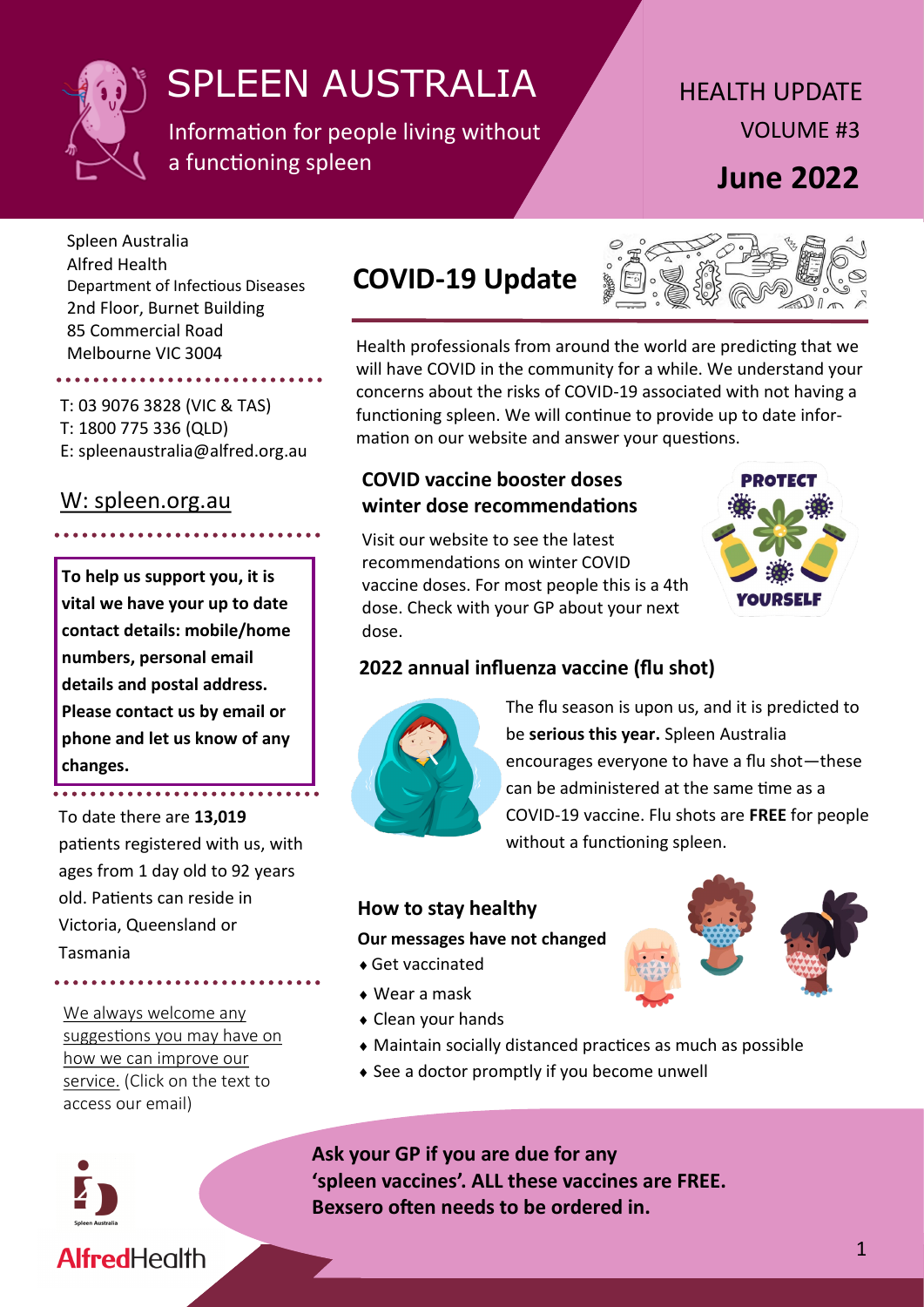

Information for people living without a functioning spleen

HEALTH UPDATE VOLUME #3 **June 2022**

### **Spleen Australia welcomes Ella Brown**

**Ella Brown** joins Spleen Australia after 10 years of working at the Alfred hospital specialising in surgical nursing. Ella is passionate about community health having worked for the past 6 years supporting families with childhood immunisations as part of the National Immunisation Program. Ella is looking forward to assisting and supporting individuals with a non-functioning spleen and their families. Outside of work Ella loves spending time with her three gorgeous daughters.



## **Urgh Shingles!**

We've had many queries about the Shingles (Herpes Zoster) vaccine. Here is an update.

*Is the Shingles vaccine recommended for someone who doesn't have a functioning spleen?*



*The Current recommendation from the Australian Immunisation Handbook is that:*  'Persons with chronic conditions, such as **splenectomy** should be vaccinated if they are **not severely immunocompromised** since they may have a higher risk of morbidity and mortality due to shingles.

\*\* [https://immunisationhandbook.health.gov.au/sites/default/files/2021](https://immunisationhandbook.health.gov.au/sites/default/files/2021-09/Publication-Vaccination-for-people-who-are-immunocompromised.pdf)-09/Publication-Vaccination-for-people-who-are-[immunocompromised.pdf](https://immunisationhandbook.health.gov.au/sites/default/files/2021-09/Publication-Vaccination-for-people-who-are-immunocompromised.pdf)

\*\* [https://www.health.gov.au/resources/publications/statement](https://www.health.gov.au/resources/publications/statement-on-the-clinical-use-of-zoster-vaccine-in-older-adults-in-australia)-on-the-clinical-use-ofzoster-vaccine-in-older-adults-in-[australia](https://www.health.gov.au/resources/publications/statement-on-the-clinical-use-of-zoster-vaccine-in-older-adults-in-australia)

A shingles vaccine(s) is recommended for adults from 50 years of age. There are two vaccines to prevent shingles, they are called Zostavax and Shingrix. The decision to be vaccinated and the brand should be discussed with **your GP/specialist**. Prior to receiving a vaccine, it must be determined if you have any level of being immunocompromised.

Seek medical attention if you have any of the below signs and symptoms. If you cannot see a doctor promptly (within a couple of hours), start your treatment by taking your emergency supply of antibiotics. Taking these antibiotics gives you some time before being checked out by a doctor and may reduce your chances for the infection to get worse.

\*\*Some of these symptoms are similar to COVID or the flu. You do not need to take the emergency supply of antibiotics if you think you have COVID-19 as they won't work. Remembering COVID is a virus and antibiotics treat bacterial infections.

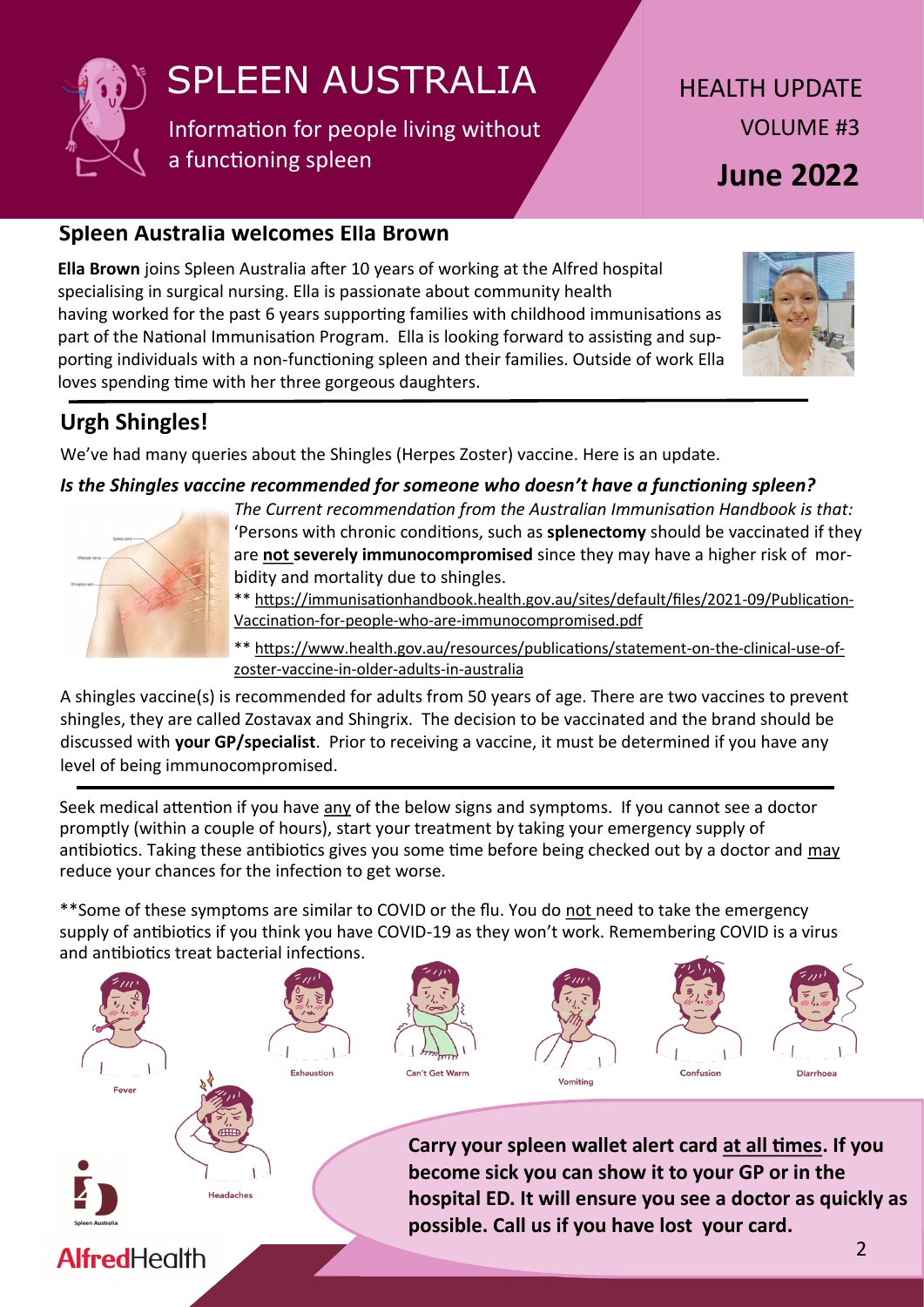

Information for people living without a functioning spleen

HEALTH UPDATE VOLUME #3

**June 2022**

**Doherty** 

# **Research projects**

### **COVID vaccine research — Professor Sharon Lewin**

This important study (VC2) is open to **all Victorians planning to receive a COVID-19 vaccine**. Family and friends are welcome to participate too. It involves having blood and saliva samples **PRIOR** to any COVID vaccine dose and up to four times after. One of the best things about this study is that you can enrol online via the Doherty website. There will be **no study visits** to a hospital or clinic. The blood sample kits will be posted to you so that you can attend your local Melbourne Pathology service. The samples collected will support research into the long term effects of COVID-19 vaccines, including what type of immune response is generated, how long immunity lasts and the impact of different viral variants.

Website: [www.doherty.edu.au/victorian](http://www.doherty.edu.au/victorian-covid-19-vaccinees-collection/about/overview-VC2)-covid-19-vaccinees-collection/about/ [overview](http://www.doherty.edu.au/victorian-covid-19-vaccinees-collection/about/overview-VC2)-VC2 or call Jenny Tran 0422 203 031.

## *Michelle's story—an important message for everyone*

I'm Michelle, aged 56, and had a splenectomy due to a horse injury 5  $\frac{1}{2}$  years ago. I've been well except for a couple of chest infections. I've had all my COVID vaccines but did miss my last Pneumovax 23 vaccine in December last year. After my splenectomy, I took antibiotics for 3 years.

On a Saturday in March, I went to an alternative farming exposé. I was well in the morning, but around 1pm I suddenly had a weird visual disturbance (I don't get migraines). Then the nausea started, and not long after I experienced total body aches, with overwhelming tiredness. My son drove me home later that day. I put my symptoms down to a viral gastro.

That night I had a **fever plus shivers, shakes, and felt absolutely dreadful**. In the morning I woke with excruciating pain in my pelvis and couldn't walk. I went straight to hospital and I was diagnosed with sepsis. There was a pneumococcal infection in my pelvis/hip. Intravenous antibiotics were started straight away and I went to theatre to have the infection washed out of my hip. I was in hospital for 4 weeks then hospital in the home for 3 weeks. All through this time **I've had excruciating pain** and have



been on large doses of Endone.

\*\*\*My strong message is to not to be complacent. No matter what symptom you have in any shape or form – get checked out ASAP! I knew having **a fever was a sign of infection** but thought my risk was more for chest infections! It is now 3 months since my diagnosis of sepsis and I am only 3/10 as far as feeling better. I'm still on a large dose of antibiotics and am weaning myself off Endone. It has taken a huge toll on my physical and mental health.

#### *How did I get the infection into my hip?*

The doctors said that the pneumococcal bacteria probably made its way to my pelvis/hip via my blood stream. **Pneumococcal Septic Arthritis is rare** and my infectious diseases doctor in Wangaratta said I was extremely lucky to be alive.